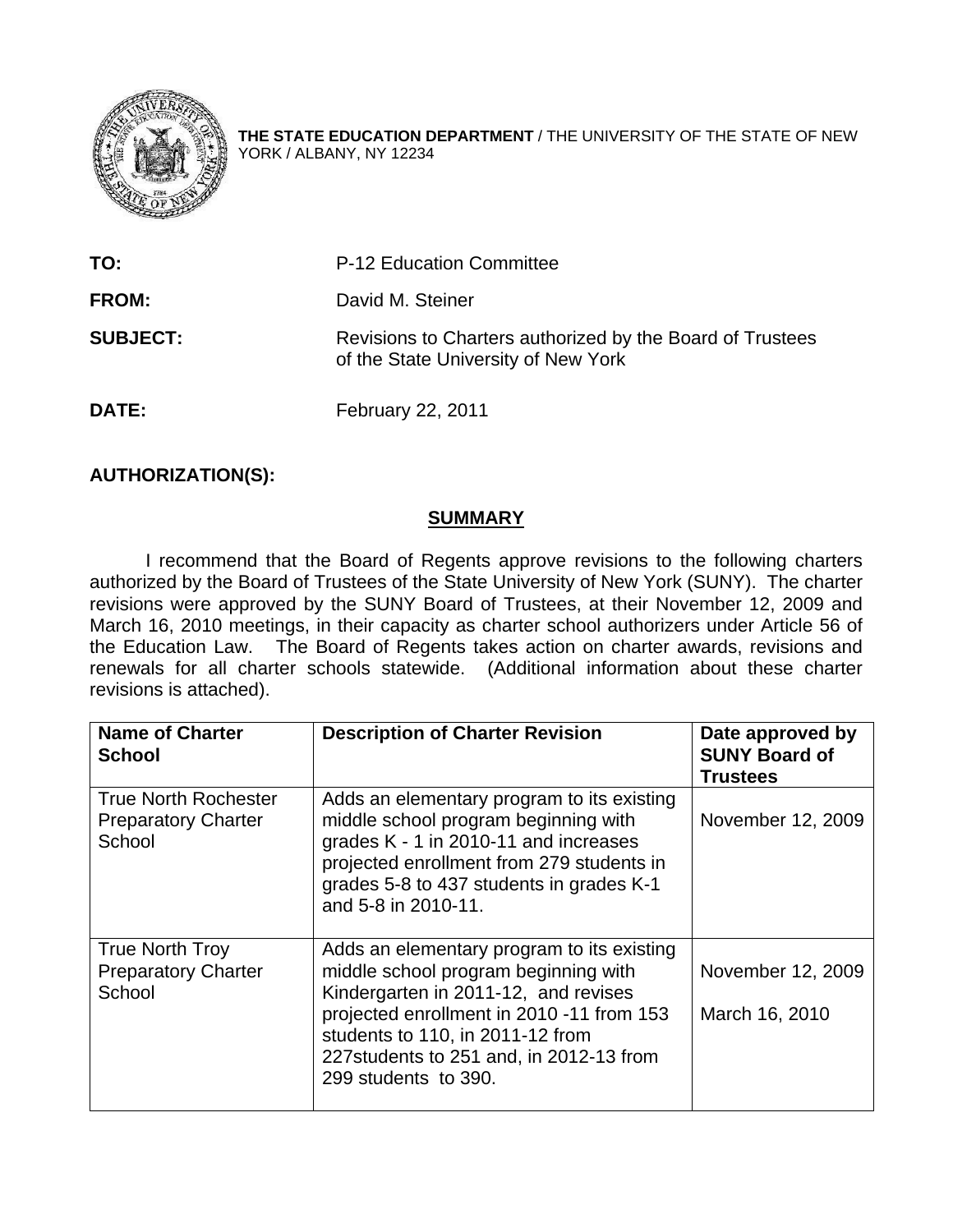### **REASONS FOR RECOMMENDATION**

The proposed revised charters: (1) meet the requirements set out in Article 56 of the Education Law, and all other applicable laws, rules and regulations; (2) will permit the charter schools to operate in an educationally and fiscally sound manner; (3) are likely to improve student learning and achievement and materially further the purposes set out in subdivision two of section twenty-eight hundred fifty of Article 56 of the Education Law; and, where applicable, granting these applications would have a significant educational benefit to the students expected to attend the charter school.

# **MOTION FOR APPROVAL**

 VOTED: That the Board of Regents approves the above listed charter revisions as proposed by the Trustees of the State University of New York and the provisional charters are amended accordingly.

The Regents action on the above listed charter schools is effective immediately.

**Attachment**